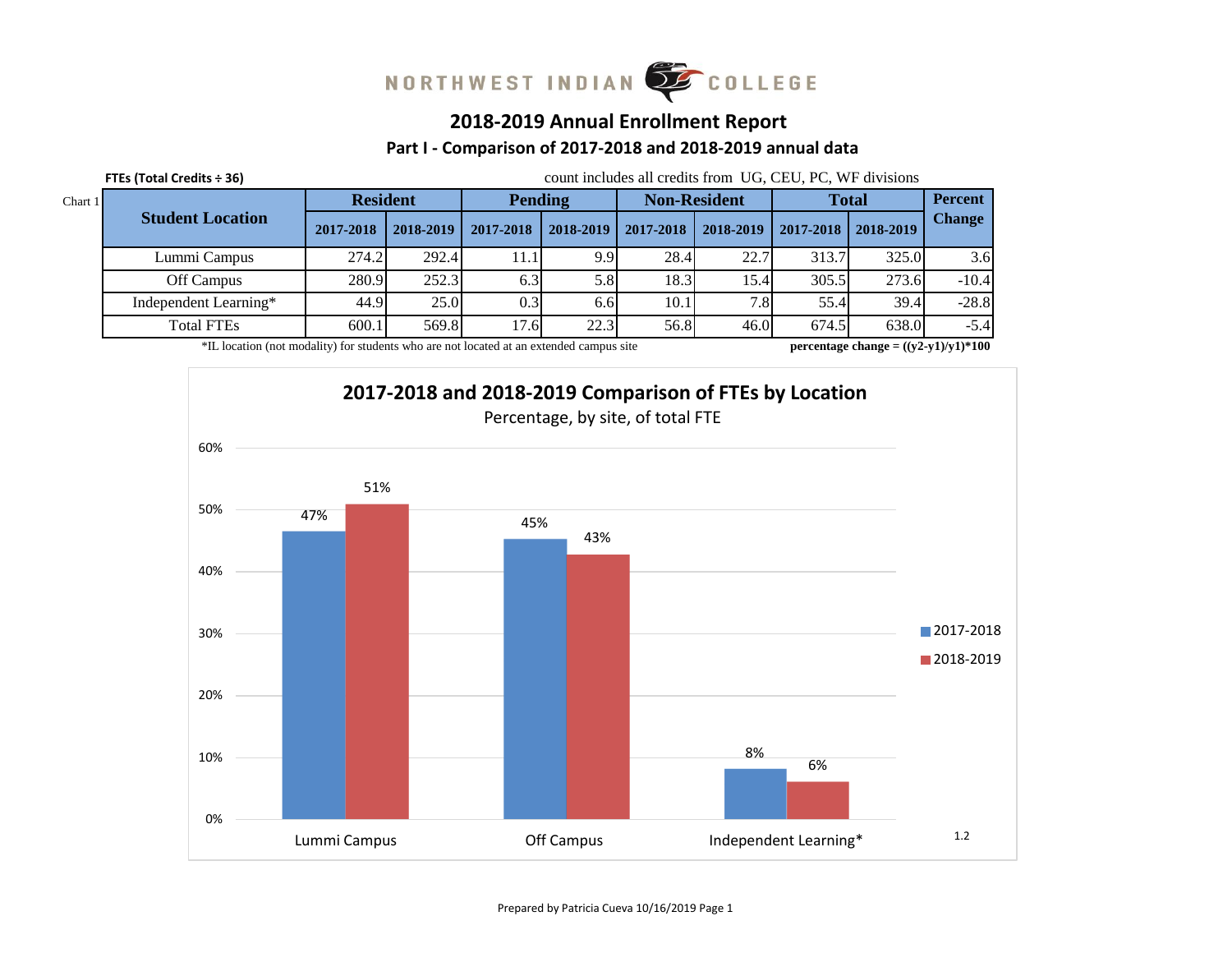| Chart $1.1$ | <b>Location</b> | <b>Resident</b> |           | <b>Pending</b> |           |           | <b>Non-Resident</b> |       | <b>Total</b>          |                          |
|-------------|-----------------|-----------------|-----------|----------------|-----------|-----------|---------------------|-------|-----------------------|--------------------------|
|             |                 | 2017-2018       | 2018-2019 | 2017-2018      | 2018-2019 | 2017-2018 | 2018-2019           |       | 2017-2018   2018-2019 | <b>Percentage Change</b> |
|             | Muckleshoot     | 56.6            | 37.5      | 0.3            | 0.7       | 3.1       | 2.2                 | 60.1  | 40.4                  | $-32.8$                  |
|             | Nisqually       | 58.2            | 61.7      | 0.1            | 0.2       | 0.9       | 1.3 <sup>1</sup>    | 59.1  | 63.2                  | 6.8                      |
|             | Nez Perce       | 49.3            | 39.8      | 4.0            | 0.4       | 3.5       | 2.5                 | 56.8  | 42.7                  | $-24.9$                  |
|             | Other           | $1.7^{\circ}$   |           | 0.5            | 1.1       | 1.9'      | ⌒                   | 4.1   | 4.4                   | 8.6                      |
|             | Port Gamble     | 37.1            | 27.8      | 0.6            | 0.8       | 3.1       | 3.3                 | 40.8  | 31.8                  | $-22.1$                  |
|             | Swinomish       | 28.5            | 34.0      | 0.2            | 1.9'      | 0.9       |                     | 29.5  | 37.0                  | 25.4                     |
|             | Tulalip         | 49.5            | 50.4      | 0.6            | 0.8       | 5.0       | 3.0 <sub>l</sub>    | 55.1  | 54.2                  | $-1.6$                   |
|             | Totals          | 280.9           | 252.3     | 6.3            | 5.8       | 18.3      | 15.4                | 305.5 | 273.6                 | $-10.4$                  |

#### **Off Campus FTEs - by student location code**

**percentage change = ((y2-y1)/y1)\*100**

#### **FTE by UG Division**

| Chart 2 | <b>UG Division</b> |           | <b>Resident</b> |           | <b>Pending</b> |           | <b>Non-Resident</b> | <b>Total</b> |           |                          |
|---------|--------------------|-----------|-----------------|-----------|----------------|-----------|---------------------|--------------|-----------|--------------------------|
|         |                    | 2017-2018 | 2018-2019       | 2017-2018 | 2018-2019      | 2017-2018 | 2018-2019           | 2017-2018    | 2018-2019 | <b>Percentage Change</b> |
|         | 12 and Above       | 316.7     | 299.89          |           |                | 15.8      | 17.14               | 332.5        | 317.03    | $-4.7$                   |
|         | $6 - 11$           | 113.6     | 127.97          | 0.5       | 0.51           | 11.4      | 5.14                | 125.5        | 133.61    | 6.5                      |
|         | 5 or less          | 94.4      | 86.78           | 2.3       | 2.81           |           | 1.31                | 108.7        | 100.90    | $-7.2$                   |
|         | Totals             | 524.7     | 514.64          | 2.8       | 3.31           | 39.2      | 33.59               | 566.7        | 551.54    | $-2.7$                   |

**percentage change =**  $((y2-y1)/y1)*100$ 

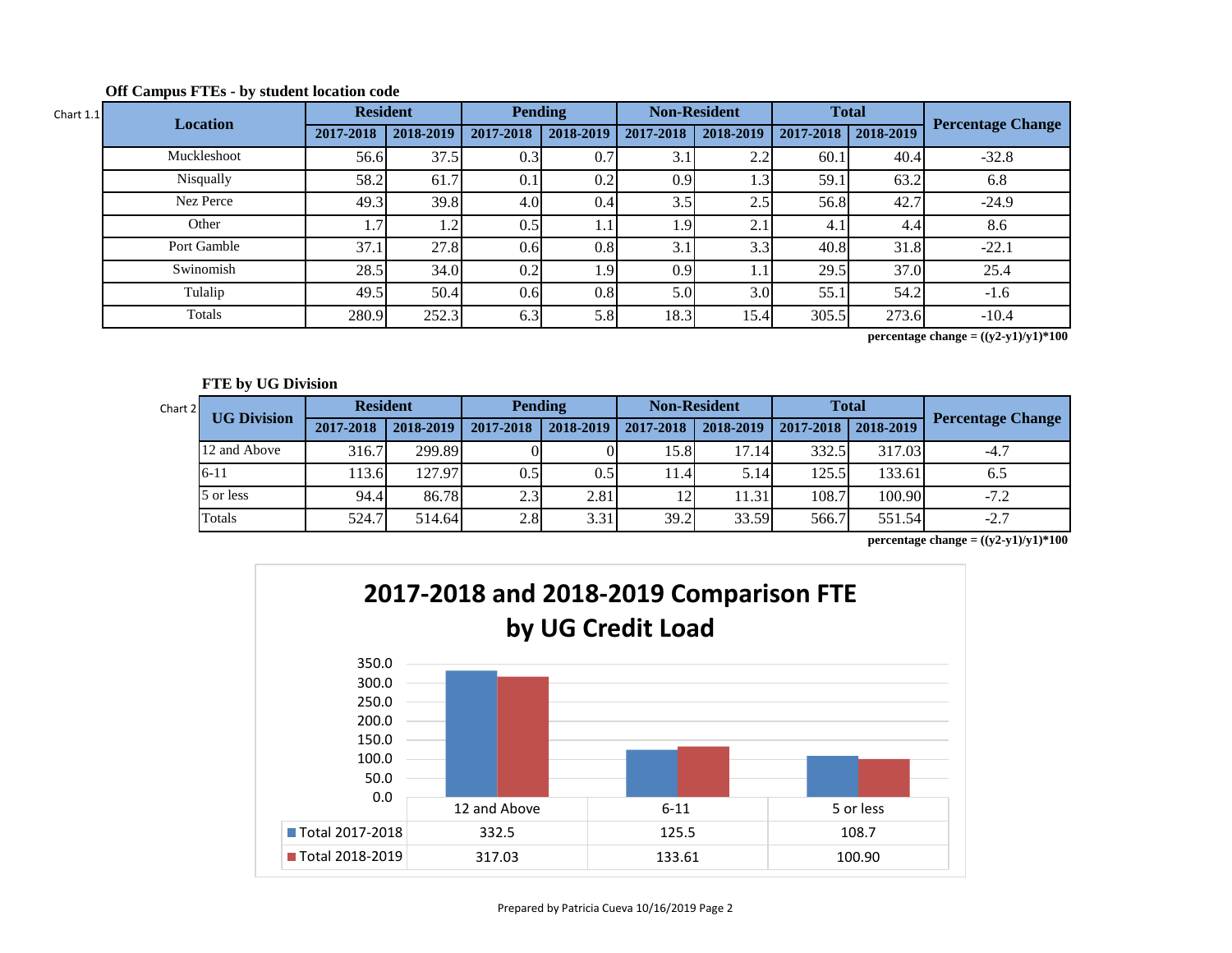| Chart 3 | <b>Student</b><br><b>Location</b> | <b>Resident</b> |            |              | <b>Pending</b> |              |              | <b>Non-Resident</b> |            | <b>Grand Total</b> |           |            |              |
|---------|-----------------------------------|-----------------|------------|--------------|----------------|--------------|--------------|---------------------|------------|--------------------|-----------|------------|--------------|
|         |                                   | <b>UG</b>       | <b>CEU</b> | <b>Total</b> | <b>UG</b>      | <b>CEU</b>   | <b>Total</b> | <b>UG</b>           | <b>CEU</b> | <b>Total</b>       | <b>UG</b> | <b>CEU</b> | <b>Total</b> |
|         | Lummi                             |                 |            |              |                |              |              |                     |            |                    |           |            |              |
|         | Campus                            | 256.5           | 16.9       | 273.5        | 1.1            | $\mathbf{L}$ | $2.1_{1}$    | 18.5                | 2.6        | 21.0               | 276.1     | 20.6       | 296.6        |
|         | Off Campus                        | 236.9           | 6.9        | 243.9        | 2.1            | $\cdot$ 3    | 3.3          | 11.3                | 2.9        | 14.2               | 250.3     | 11.1       | 261.4        |
|         | Independent                       |                 |            |              |                |              |              |                     |            |                    |           |            |              |
|         | Learning                          | 21.2            | 3.8        | 25.0         | 0.2            | 6.4          | 6.6          | 3.8                 | 4.0        | 7.8                | 25.2      | 14.2       | 39.4         |
|         | <b>Total FTEs</b>                 | 514.6           | 27.7       | 542.4        | 3.3            | 8.7          | 12.0         | 33.6                | 9.4        | 43.0               | 551.5     | 45.9       | 597.4        |
|         | <b>Total ISCs</b>                 | 514.6           | 27.7       | 542.4        | 3.3            | 8.7          | 12.0         | 0.0                 | 0.0        | 0.0                | 518.0     | 36.4       | 554.4        |

#### **Annual FTEs by Location (Total Credits/36)**

**Potential ISC 100% of "Pending" FTEs (does not include SAP)** \* Capped at 10% of Credit

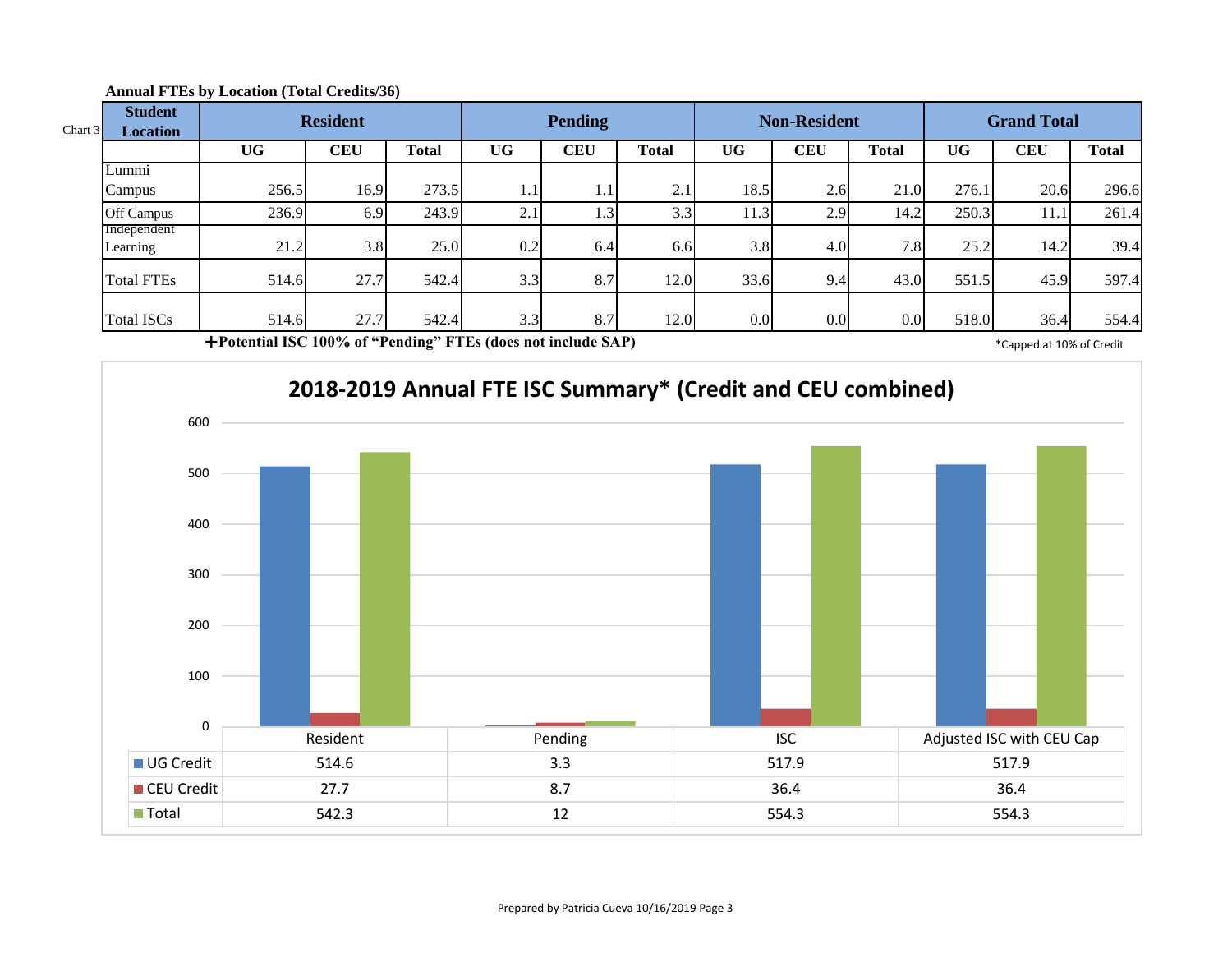| Chart $3.1$ | <b>Student</b><br><b>Location</b> | <b>Resident</b> |            |              | <b>Pending</b>   |            |              |                  | <b>Non-Resident</b> |              | <b>Grand Totals</b> |            |              |
|-------------|-----------------------------------|-----------------|------------|--------------|------------------|------------|--------------|------------------|---------------------|--------------|---------------------|------------|--------------|
|             |                                   | <b>Credit</b>   | <b>CEU</b> | <b>Total</b> | <b>Credit</b>    | <b>CEU</b> | <b>Total</b> | <b>Credit</b>    | <b>CEU</b>          | <b>Total</b> | <b>Credit</b>       | <b>CEU</b> | <b>Total</b> |
|             | Other                             | 0.0             | 0.91       | 0.9          | 0.0 <sub>l</sub> | 0.3        | 0.3          | 0.0 <sub>l</sub> | 2.0                 | 2.0          | 0.0 <sub>l</sub>    | 3.3        | 3.3          |
|             | Muckleshoot                       | 30.53           | 0.72       | 31.25        | 0.67             | 0.03       | 0.70         | 2.22             | 0.00                | 2.22         | 33.42               | 0.75       | 34.17        |
|             | Nisqually                         | 61.00           | 0.70       | 61.70        | 0.14             | 0.03       | 0.17         | 1.00             | 0.03                | 1.03         | 62.14               | 0.76       | 62.90        |
|             | <b>Nez Perce</b>                  | 39.17           | 0.67       | 39.84        | 0.00             | 0.38       | 0.38         | 2.28             | 0.17                | 2.45         | 41.45               | 1.22       | 42.67        |
|             | Port Gamble                       | 24.78           | 2.99       | 27.77        | 0.50             | 0.25       | 0.75         | 2.75             | 0.51                | 3.26         | 28.03               | 3.75       | 31.78        |
|             | Swinomish                         | 31.33           | 0.62       | 31.95        | 0.00             | 0.26       | 0.26         | 0.14             | 0.09                | 0.23         | 31.47               | 0.97       | 32.44        |
|             | Tulalip                           | 50.11           | 0.30       | 50.41        | 0.75             | 0.04       | 0.79         | 2.92             | 0.03                | 2.95         | 53.78               | 0.37       | 54.15        |
|             | Totals                            | 236.92          | 6.94       | 243.86       | 2.06             | 1.27       | 3.33         | 11.31            | 2.86                | 14.17        | 250.29              | 11.07      | 261.36       |



**\*Off Campus FTEs**

# **2018-2019 Credit and CEU FTE Count All Students, All Sites**

 $\blacksquare$  UG Credit  $\blacksquare$  CEU

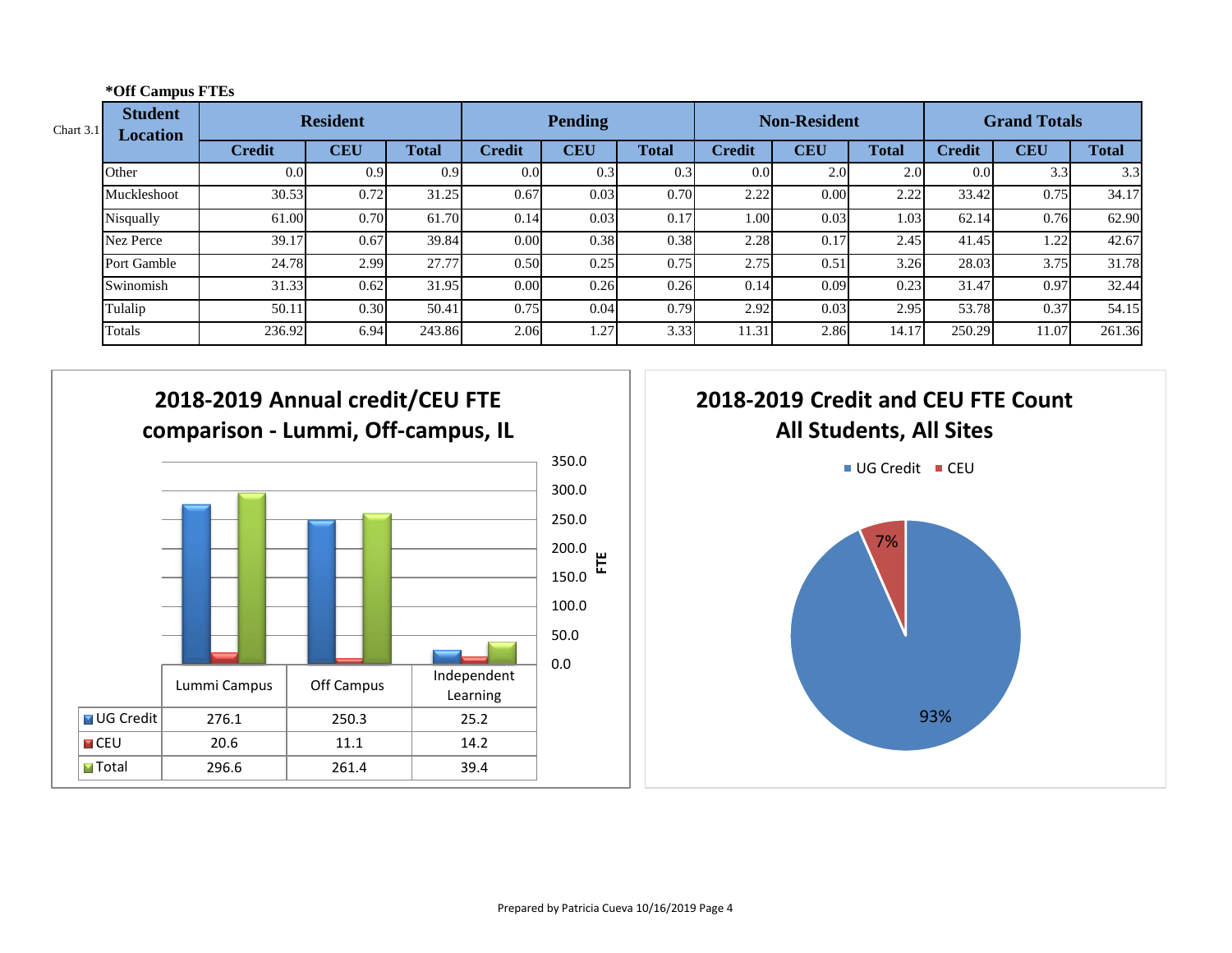#### **FTE by Non-UG Divisions**

| Chart 4 | Non-UG     | <b>Resident</b> | <b>Pending</b> | <b>Non-Resident</b> | <b>Totals</b> |
|---------|------------|-----------------|----------------|---------------------|---------------|
|         | divisions  | 2018-2019       | 2018-2019      | 2018-2019           | 2018-2019     |
|         | <b>CEU</b> | 27.7            | o.             | 9.4                 | 45.8          |
|         | PC         | 16.1            | כ.ל            | 4.4                 | 27.8          |
|         | <b>WFE</b> | 11.3            | 1.0            | 0.2                 | 12.1          |
|         | Totals     | 82.6            | 37.9           | 24.2                | 86.2          |

#### **FTE by Modality UG**

| Chart 5 | <b>Modality</b>             | <b>Resident</b> |           |           | Pending   |           | <b>Non-Resident</b> |           | <b>Total</b> | <b>Percentage Change</b> |
|---------|-----------------------------|-----------------|-----------|-----------|-----------|-----------|---------------------|-----------|--------------|--------------------------|
|         |                             | 2017-2018       | 2018-2019 | 2017-2018 | 2018-2019 | 2017-2018 | 2018-2019           | 2017-2018 | 2018-2019    |                          |
|         | Face-to-Face                | 379.1           | 286.36    | 16.61     | 1.31      | 30.3      | 15.14               | 426.0     | 302.8        | $-28.9$                  |
|         | <b>Independent Learning</b> | ـ 61.           |           |           |           | 0.7       |                     | 2.3       | 1.0L         | $-56.5$                  |
|         | <b>Learning Contract</b>    | 15.5            | 15.19     |           |           | 0.9       | 1.14                | 16.4      | 16.3         | $-0.4$                   |
|         | Online                      | 71.5            | 60.44     | 0.6       | 0.83      | 8.8       | 4.36                | 80.9      | 65.6         | $-18.9$                  |
|         | Telecourse                  | 3.8             | 0.33      |           |           | 16        |                     | 19.8      | 0.3          | $-98.3$                  |
|         | Video Conference            | 128.6           | 151.31    | 0.5       | 1.17      | 0.3       | 12.94               | 129.4     | 165.4        | 27.8                     |
|         | Total                       | 600.1           | 514.63    | 17.7      | 3.31      | 57        | 33.58               | 674.8     | 551.5        | $-18.3$                  |

#### **Part II -2018-2019 Headcount Details**

#### **Annual Unduplicated Headcount**

| Chart $6$ | Unduplicated Headcount for all students | <b>Resident</b> | <b>Pending</b> | Non Resident | <b>Total</b> |
|-----------|-----------------------------------------|-----------------|----------------|--------------|--------------|
|           | All quarters (SU FA WI SP)              | .170            | 229            | $\sim$       | 1670         |

Count includes all students across all divisions (UG, PC, CE, WF)

**Summer, Fall, Winter, and Spring Quarter Averages** (Figures based on student counts at the end of each quarter, annualized for totals)

| Chart 7 | <b>nualized Headcount</b><br>vnn                  | ıden  | Pending | Resident<br><b>Non</b> | <b>Total</b> |
|---------|---------------------------------------------------|-------|---------|------------------------|--------------|
|         | Annualızed<br>.summer/"<br>Vinter/Spring-<br>Fall | 736.5 | 80.6    | 10                     | 935.9        |

Count includes all students across all divisions (UG, GE, CE, WF, ABE)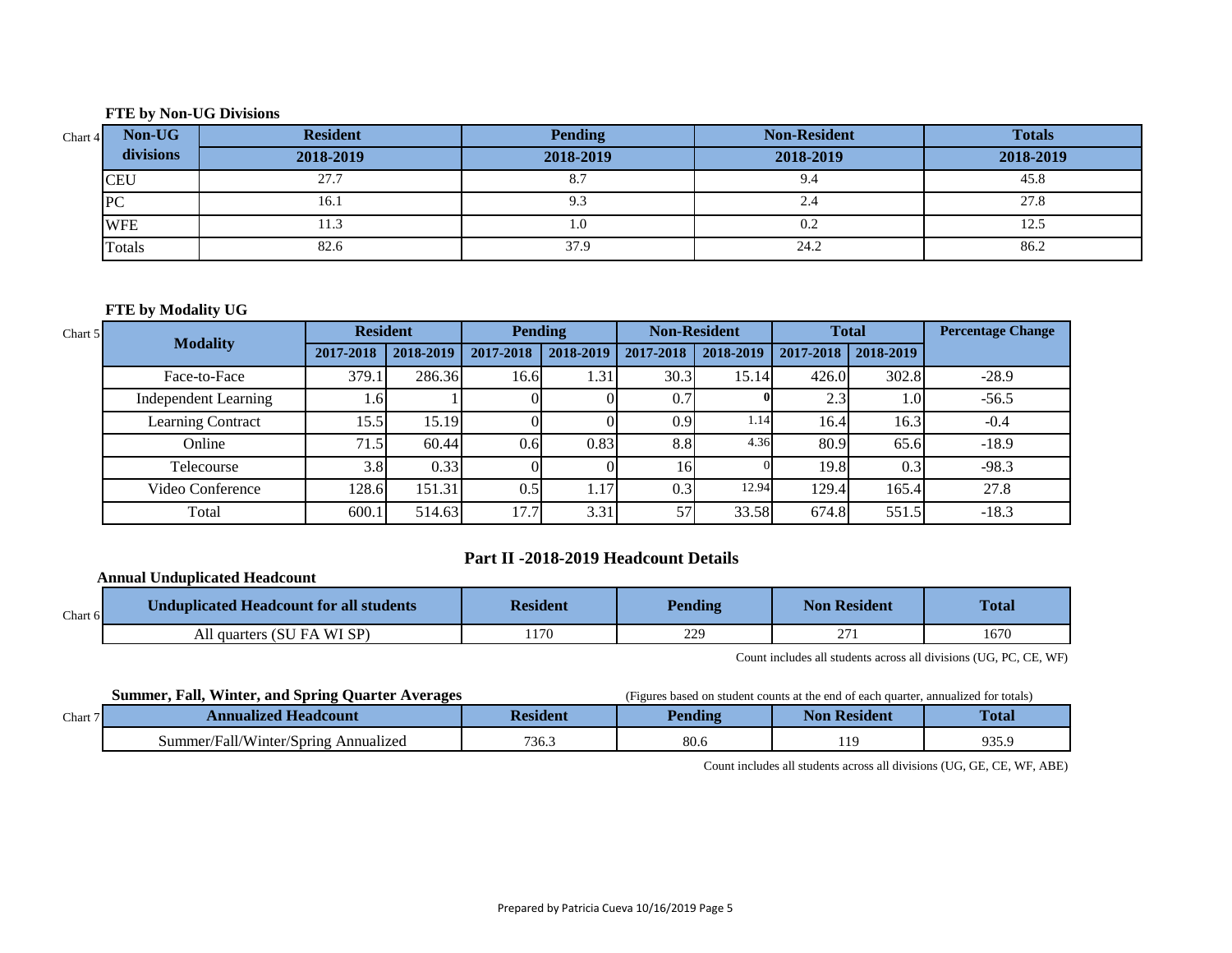#### **Duplicated Headcount by Modality & FTE**

| Chart 8 |                             | <b>Resident</b>  |            | <b>Pending</b>   |            | <b>Non-Resident</b> |            | <b>Total</b>     |            |
|---------|-----------------------------|------------------|------------|------------------|------------|---------------------|------------|------------------|------------|
|         | <b>Modality</b>             | <b>Headcount</b> | <b>FTE</b> | <b>Headcount</b> | <b>FTE</b> | <b>Headcount</b>    | <b>FTE</b> | <b>Headcount</b> | <b>FTE</b> |
|         | Face-to-Face                | 684              | 286.36     |                  | 1.31       | 43                  | 15.14      | 733.0            | 302.8      |
|         | <b>Independent Learning</b> |                  |            |                  |            |                     |            | 4.0              | 1.0        |
|         | Learning Contract           | 78               | 15.19      |                  |            |                     | 1.14       | 83.0             | 16.3       |
|         | Online                      | 324              | 60.44      |                  | 0.83       | 21                  | 4.36       | 349.0            | 65.6       |
|         | Video Conference            | 531              | 151.31     |                  | 1.17       | 69                  | 12.94      | 608.0            | 165.4      |
|         | Telecourse                  |                  | 0.33       |                  |            |                     |            | 4.0              | 0.3        |
|         | Total                       | 1625             | 514.63     | 18               | 3.31       | 138                 | 33.58      | 1781             | 551.52     |

| Chart 9 |                                      |                 |                |                     | <b>TOTAL</b>     |               |
|---------|--------------------------------------|-----------------|----------------|---------------------|------------------|---------------|
|         | <b>Headcount by Ethnicity</b>        | <b>Resident</b> | <b>Pending</b> | <b>Non-Resident</b> | <b>Headcount</b> | $\frac{6}{6}$ |
|         | (5) Native American                  | 1168            | 210            | 92                  | 1470             | 88.0%         |
|         | (1) White/Caucasian                  |                 |                | 79                  | 79               | 4.7%          |
|         | (2) Black/African American           |                 |                | 11                  | 11               | 0.7%          |
|         | (3) Hispanic/Latino                  |                 |                | 15                  | 15 <sup>7</sup>  | 0.9%          |
|         | $(4)$ Asian                          |                 |                |                     |                  | $0.1\%$       |
|         | (6) Unknown/Not Reported             |                 |                | 64                  | 76               | 4.6%          |
|         | (8) Native Hawaiian/Pacific Islander |                 |                |                     |                  | 0.2%          |
|         | (9) Two or more races                |                 |                |                     |                  | 0.4%          |
|         | Non-Resident Alien                   |                 |                |                     |                  | 0.4%          |
|         | Totals                               | 1172            | 227            | 271                 | 1670             | 100.0%        |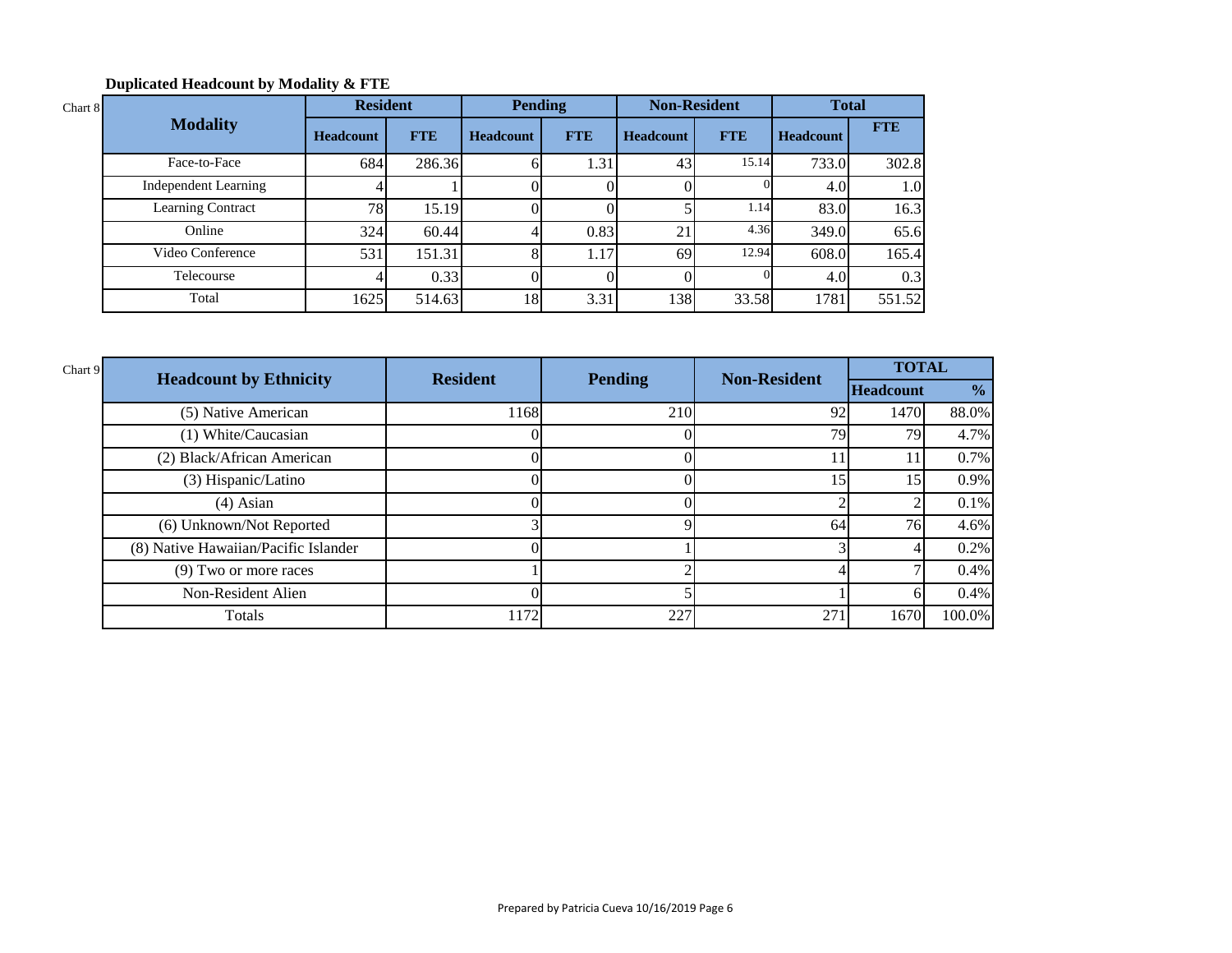|          | <b>Unduplicated</b>     | <b>Resident</b> | <b>Pending</b> | Non- | <b>TOTAL</b>              |               |            | <b>Headcoun</b>       |                 |                | Non-            | <b>TOTAL</b>      |               |
|----------|-------------------------|-----------------|----------------|------|---------------------------|---------------|------------|-----------------------|-----------------|----------------|-----------------|-------------------|---------------|
| Chart 10 | Headcount<br>by Age     |                 |                |      | <b>Resident Headcount</b> | $\frac{0}{0}$ | Chart $11$ | t by<br><b>Gender</b> | <b>Resident</b> | <b>Pending</b> | <b>Resident</b> | Headcount<br>$\%$ | $\frac{0}{0}$ |
|          | Under 16                |                 |                |      |                           | 0.4%          |            | Male                  | 372             | 71             | 63              | 506               | 30.3%         |
|          | $16-18$                 | 60              | 28             | 14   | 102                       | 6.1%          |            | Female                | 798             | 153            | 200             | 1151              | 68.9%         |
|          | 19-21                   | 141             | 31             | 16   | 188                       | 11.3%         |            | Unknown/              | $\bigcap$       |                |                 |                   |               |
|          | $22 - 25$               | 152             | 15             | 29   | 196                       | 11.7%         |            | Not Reported          |                 |                | 8               | 13                | 0.8%          |
|          | $26-29$                 | 133             | 16             | 21   | 170                       | 10.2%         |            | Totals                | 1172            | 227            | 271             | 1670              | 100.0%        |
|          | $30 - 39$               | 272             | 41             | 56   | 369                       | 22.1%         |            |                       |                 |                |                 |                   |               |
|          | 40-49                   | 175             | 29             | 45   | 249                       | 14.9%         |            |                       |                 |                |                 |                   |               |
|          | 50-59                   | 111             | 32             | 52   | 195                       | 11.7%         |            |                       |                 |                |                 |                   |               |
|          | $60+$                   | 128             | 31             | 31   | 190                       | 11.4%         |            |                       |                 |                |                 |                   |               |
|          | Unknown/<br>NotReported | $\overline{0}$  |                | ٦I   |                           | 0.2%          |            |                       |                 |                |                 |                   |               |
|          | Totals                  | 1172            | 227            | 271  | 1670                      | 100%          |            |                       |                 |                |                 |                   |               |

|          | <b>Headcoun</b>          |                 |                | Non-            | <b>TOTAL</b>                      |               |  |  |
|----------|--------------------------|-----------------|----------------|-----------------|-----------------------------------|---------------|--|--|
| Chart 11 | t by<br><b>Gender</b>    | <b>Resident</b> | <b>Pending</b> | <b>Resident</b> | <b>Headcount</b><br>$\frac{0}{0}$ | $\frac{1}{2}$ |  |  |
|          | Male                     | 372             | 71             | 63              | 506                               | 30.3%         |  |  |
|          | Female                   | 798             | 153            | 200             | 1151                              | 68.9%         |  |  |
|          | Unknown/<br>Not Reported | $\overline{2}$  |                |                 | 13                                | 0.8%          |  |  |
|          | Totals                   | 1172            | 227            | 271             | 1670                              | 100.0%        |  |  |

|            | <b>Headcount by</b> | <b>Resident</b> |               | <b>Pending</b> |                 | <b>Non-Resident</b> |               |             | <b>TOTAL</b>  |        |               |  |
|------------|---------------------|-----------------|---------------|----------------|-----------------|---------------------|---------------|-------------|---------------|--------|---------------|--|
| Chart $12$ | <b>Age/Gender</b>   | <b>Male</b>     | <b>Female</b> | <b>Male</b>    | <b>Female</b>   | <b>Male</b>         | <b>Female</b> | <b>Male</b> | $\frac{0}{0}$ | Female | $\frac{6}{6}$ |  |
|            | Under 16            |                 |               |                |                 |                     |               |             | 1.1%          |        | 0.2%          |  |
|            | $16 - 18$           | 27              | 32            |                | 17              |                     | 10            | 41          | 8.8%          | 59     | 5.1%          |  |
|            | 19-21               | 68              | 72            | 12             | 18              | 0                   | 11            | 80          | 17.2%         | 101    | 8.8%          |  |
|            | $22 - 25$           | 52              | 100           |                |                 |                     | 16            | 64          | 13.8%         | 121    | 10.5%         |  |
|            | 26-29               | 40              | 93            |                | 15 <sup>1</sup> |                     | 14            | 43          | 9.3%          | 122    | 10.6%         |  |
|            | 30-39               | 91              | 181           | 13             | 27              |                     | 42            | 109         | 23.5%         | 250    | 21.7%         |  |
|            | 40-49               | 50              | 125           |                | 24              |                     | 34            | 60          | 12.9%         | 183    | 15.9%         |  |
|            | 50-59               | 23              | 88            | $\circ$        | 24              |                     | 44            | 31          | 6.7%          | 156    | 13.6%         |  |
|            | $60+$               | 21              | 107           |                | 22              |                     | 26            | 31          | 6.7%          | 155    | 13.5%         |  |
|            | Unknown/Not         | $\Omega$        | $\Omega$      |                |                 | $\Omega$            |               | $\Omega$    | $0.0\%$       |        | 0.2%          |  |
|            | Reported            |                 |               |                |                 |                     |               |             |               |        |               |  |
|            | Totals              | 372             | 798           | 71             | 153             | 21                  | 200           | 464         | 100.0%        | 1151   | 100.0%        |  |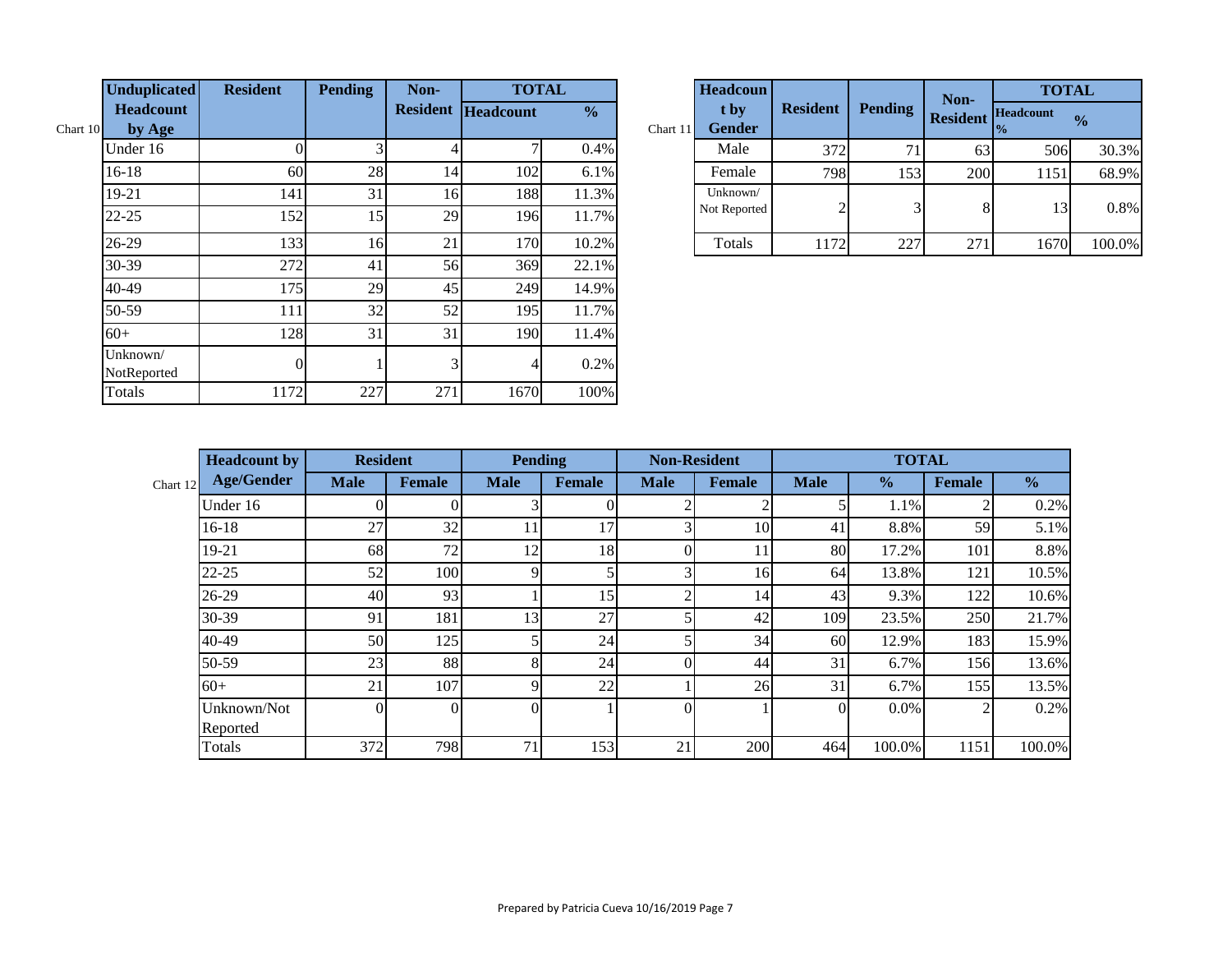

**Unduplicated Headcount by Credit** (all UG students for all locations)

| Chart 13 | <b>Credit ranges</b> | <b>Resident</b> | <b>Pending</b> | <b>Non-Resident</b> | <b>Total</b> | $\frac{0}{0}$ |
|----------|----------------------|-----------------|----------------|---------------------|--------------|---------------|
|          | 12 and Above         | 236             |                | 141                 | 250          | 30.4%         |
|          | $16-11$              | ר ו             |                |                     | 185          | 22.5%         |
|          | 5 or Less            | 323             |                | JJ.                 | 387          | 47.1%         |
|          | Totals               | 736             |                | 74                  | 822          | 100.0%        |

## **2018-2019 Headcount by Credit Load**

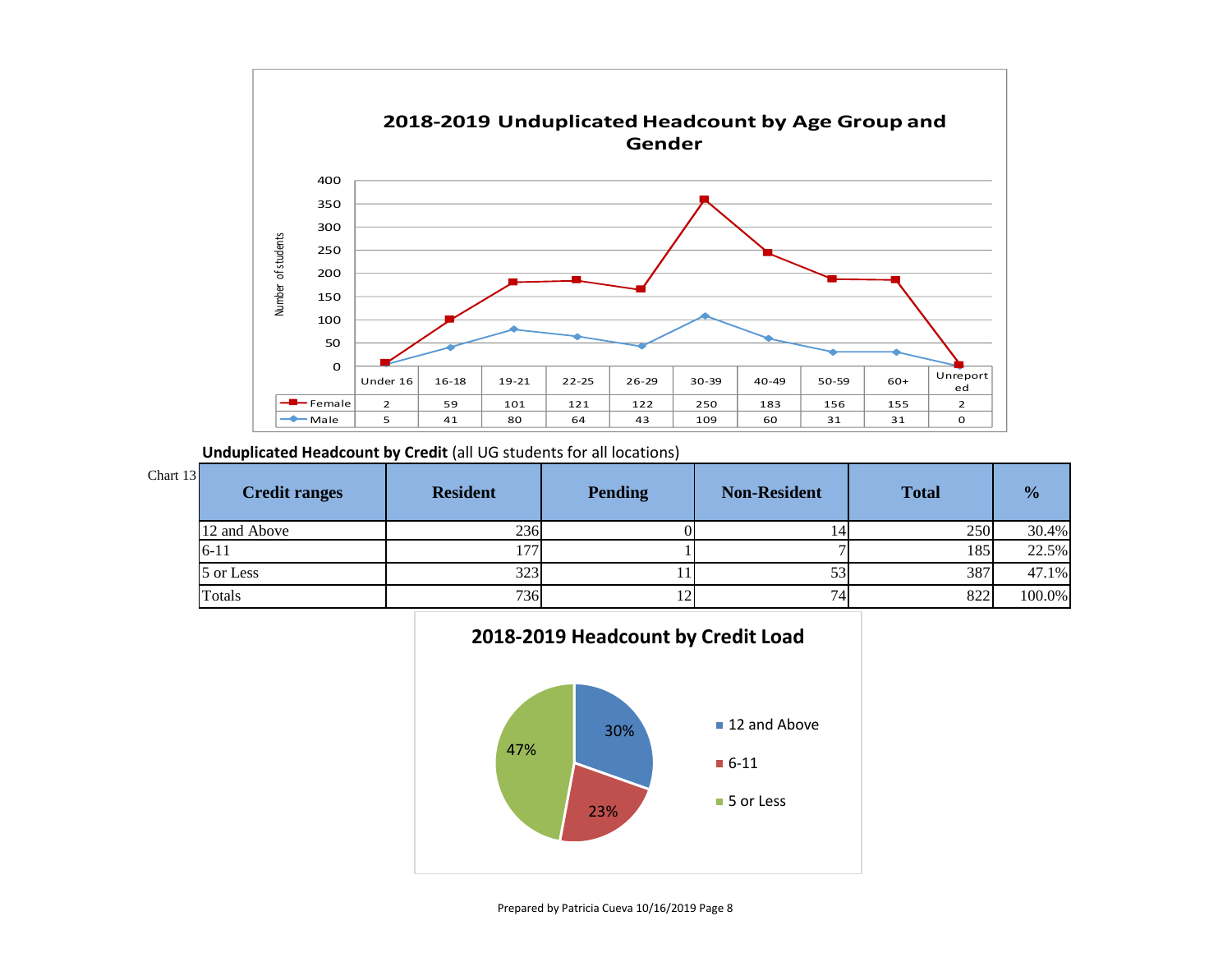**Unduplicated Headcount by student location code** ( All student levels: UG, CE, PC, WF)

| Chart 14 | <b>Location codes</b>       | <b>Resident</b> |                | <b>Non-Resident</b> | <b>TOTAL</b>   |        |
|----------|-----------------------------|-----------------|----------------|---------------------|----------------|--------|
|          |                             |                 | <b>Pending</b> |                     | Headcount % of |        |
|          | <b>Independent Learning</b> | 150             | 130            | 95                  | 375            | 22.5%  |
|          | Lummi                       | 606             | 61             | 89                  | 756            | 45.3%  |
|          | Muckleshoot                 | 86              |                |                     | 91             | 5.4%   |
|          | Nez Perce                   | 54              |                |                     | <sup>64</sup>  | 3.8%   |
|          | Nisqually                   | 84              |                |                     | 89             | 5.33%  |
|          | Other                       | 18              |                | 49                  | 78             | 4.7%   |
|          | Port Gamble                 | 55              |                | 16                  | 74.            | 4.4%   |
|          | Swinomish                   | 47              |                |                     | 62             | 3.7%   |
|          | Tulalip                     | 72              |                |                     | 81             | 4.9%   |
|          | Totals                      | 1172            | 227            | 271                 | 1670           | 100.0% |

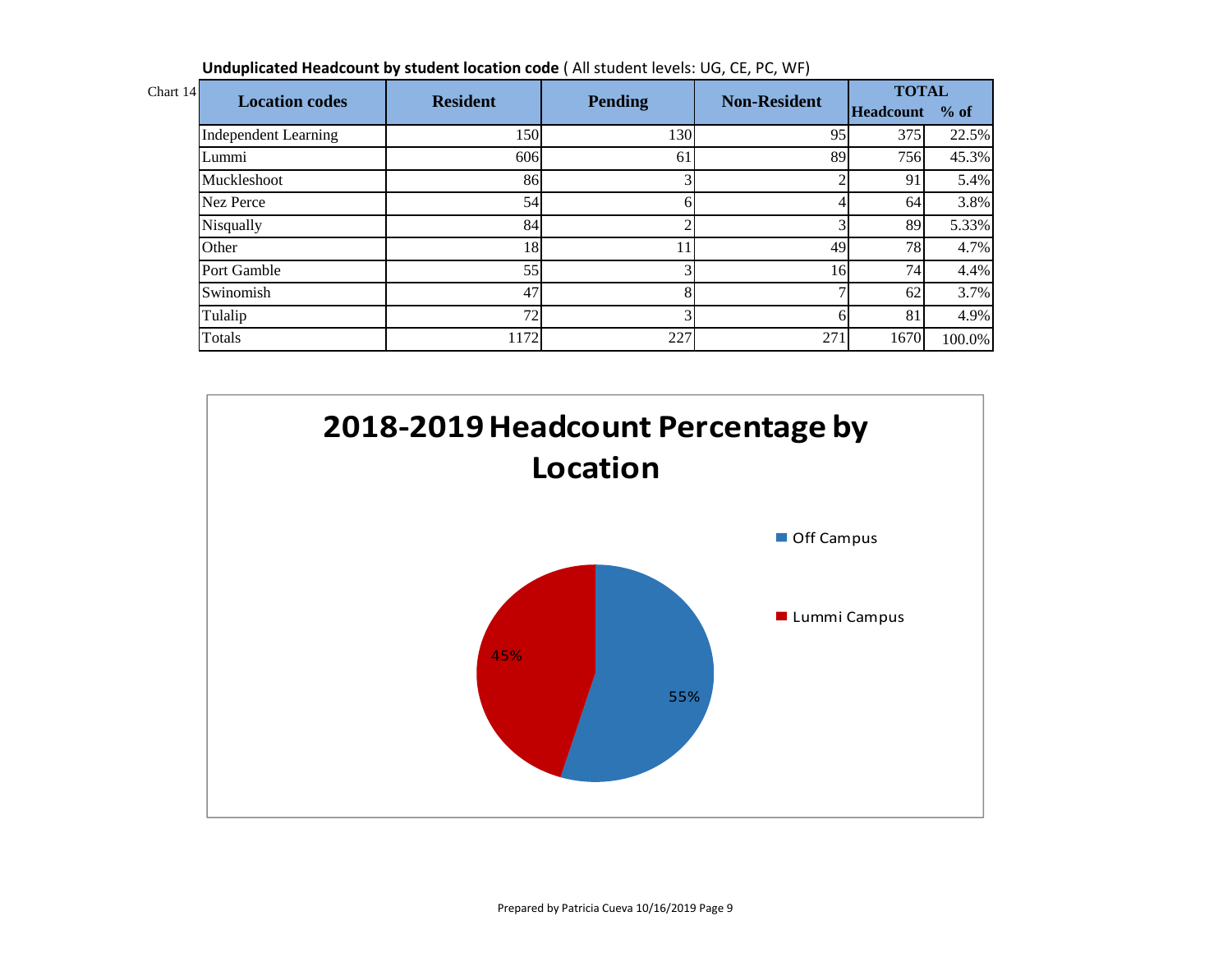| Chart $15$ | <b>Unduplicated Headcount</b> |                 |                |                     | <b>TOTAL</b>     |               |
|------------|-------------------------------|-----------------|----------------|---------------------|------------------|---------------|
|            | by Student Type               | <b>Resident</b> | <b>Pending</b> | <b>Non-Resident</b> | <b>Headcount</b> | $\frac{0}{0}$ |
|            | Program of Study Students     | 8601            |                | 86                  | 967              | 57.9%         |
|            | Non Program Students          | 663             |                |                     | 7031             | 42.1%         |
|            | Totals                        | 15231           | 48             | $\Omega$            | 1670             | 100.0%        |

\*Across all locations and student divisions

#### **Program of Study unduplicated Headcount across all divisions**

|            |                               |                 |                |                     | <b>TOTAL</b>     |               |  |
|------------|-------------------------------|-----------------|----------------|---------------------|------------------|---------------|--|
|            | <b>Programs of study</b>      | <b>Resident</b> | <b>Pending</b> | <b>Non-Resident</b> | <b>Headcount</b> | $\frac{0}{0}$ |  |
| Chart $16$ |                               |                 |                |                     |                  |               |  |
|            | Bachelor of Science-NES       | 107             |                |                     | 112              | 11.6%         |  |
|            | <b>Bachelor of Arts- CARE</b> | 40              |                |                     | 45               | 4.7%          |  |
|            | Bachelor of Arts-NSL          | 48              |                |                     | 51               | 5.3%          |  |
|            | Bachelor of Arts-TGBM         | 141             |                |                     | 153              | 15.8%         |  |
|            | <b>Associate Transfer</b>     | 407             | 12             | 28                  | 447              | 46.2%         |  |
|            | Associate Technical (ATA)     | 52              |                |                     | 59               | 6.1%          |  |
|            | Certificate/Award of          | 64              |                | 32                  | 100              | 10.3%         |  |
|            | Total                         | 859             | 21             | 87                  | 967              | 100.0%        |  |